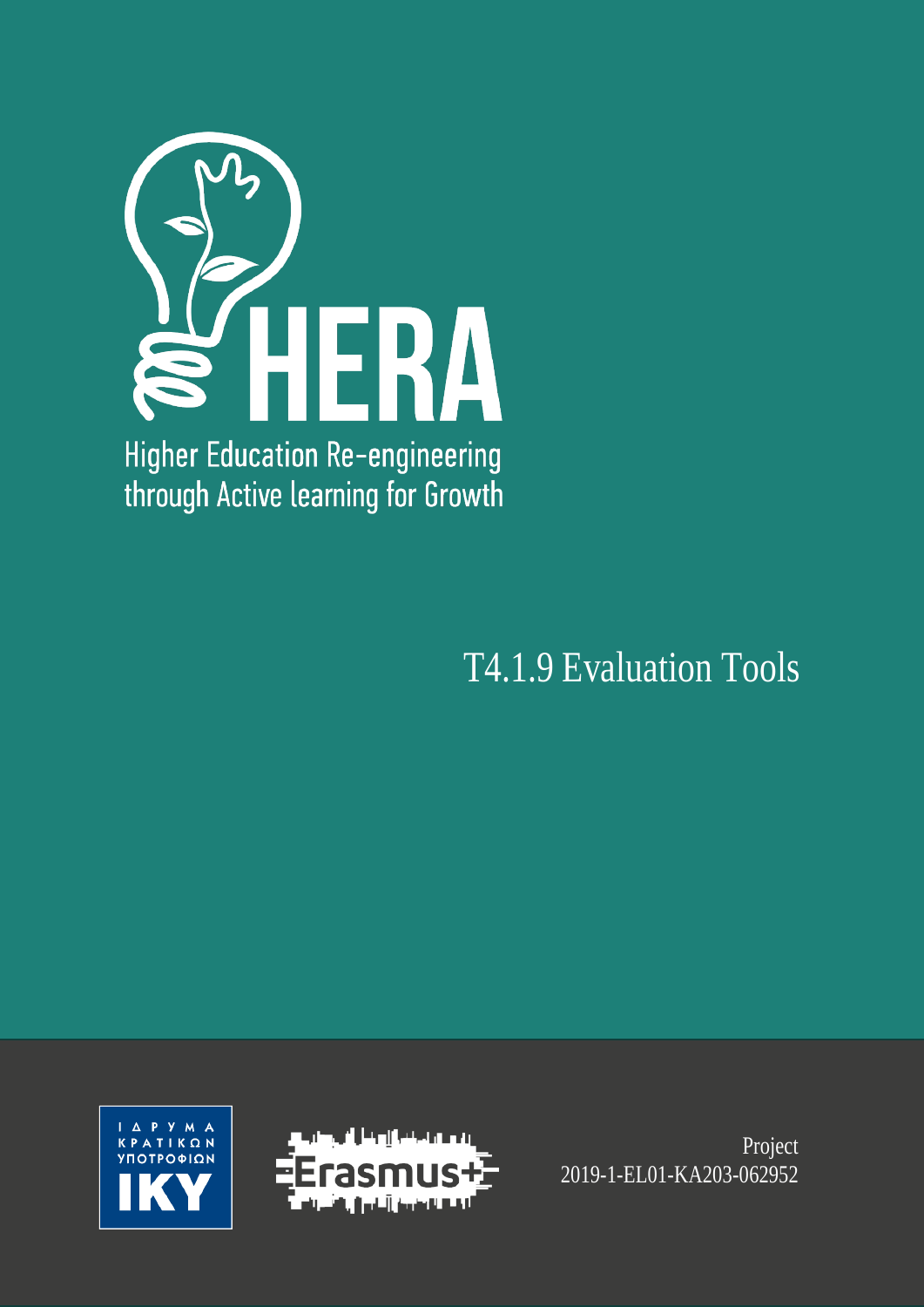

## Focus Group

## Foreword

The focus groups will be formed by groups of around 5 users. With the focus group we can have a general view and a general informal feedback from students, probably more honest and direct than what quantitatively indicated in the questionnaires.

The objective of the focus group is to confirm, complement or go in depth with specific aspects related to the platform and concerning in particular the following indicators:

- Usability/UX
- Technology
- Engagement
- Learning
- Pedagogical aspects
- Possible additional scenarios to be developed

In order to conduct the focus group appropriately, it could be useful where possible to previously analyze the results of the questionnaires and the interviews.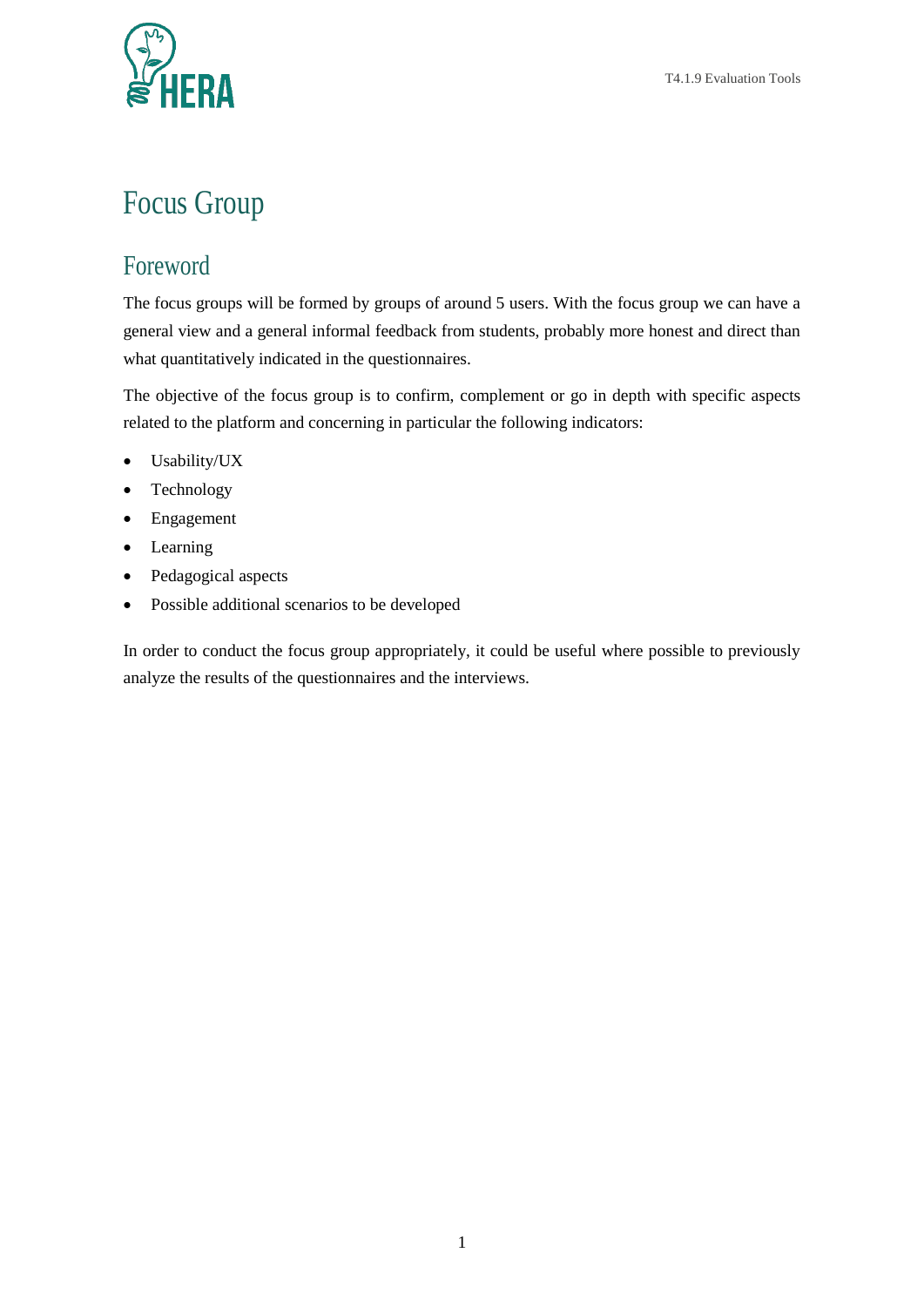

| <b>GUIDELINE QUESTIONS</b>                                                                                                                                                                                                                                                                                                                                                                                                                            | <b>FOCUS GROUP CONTENT</b> |
|-------------------------------------------------------------------------------------------------------------------------------------------------------------------------------------------------------------------------------------------------------------------------------------------------------------------------------------------------------------------------------------------------------------------------------------------------------|----------------------------|
| <b>Usability/UX</b><br>Objective: discover if HERA is easy and<br>friendly to use.<br>Examples of questions:<br>Do you think HERA is easy to use?<br>٠<br>What parts of the game are easier to<br>$\bullet$<br>learn and what parts are more<br>difficult?<br>How much time did you need to feel<br>٠<br>comfortable with the game?<br>How do you think HERA could be<br>$\bullet$<br>clearer?<br>Was gameplay fluid?<br>Are game controls intuitive? |                            |
| <b>Technology</b>                                                                                                                                                                                                                                                                                                                                                                                                                                     |                            |
| Objective: find out if there is something<br>specific about the technology of HERA<br>that users would like to comment.                                                                                                                                                                                                                                                                                                                               |                            |
| Examples of questions:                                                                                                                                                                                                                                                                                                                                                                                                                                |                            |
| What do you think of the technology<br>in HERA? Did it produce errors<br>somewhere? If yes, where?                                                                                                                                                                                                                                                                                                                                                    |                            |
| Did you find the graphic interface<br>$\bullet$<br>captivating?                                                                                                                                                                                                                                                                                                                                                                                       |                            |
| What would you like to improve in the<br>platform?                                                                                                                                                                                                                                                                                                                                                                                                    |                            |
| Did HERA enable teamwork or did<br>you find any difficulty playing with<br>your teammates?                                                                                                                                                                                                                                                                                                                                                            |                            |
| $\cdots$                                                                                                                                                                                                                                                                                                                                                                                                                                              |                            |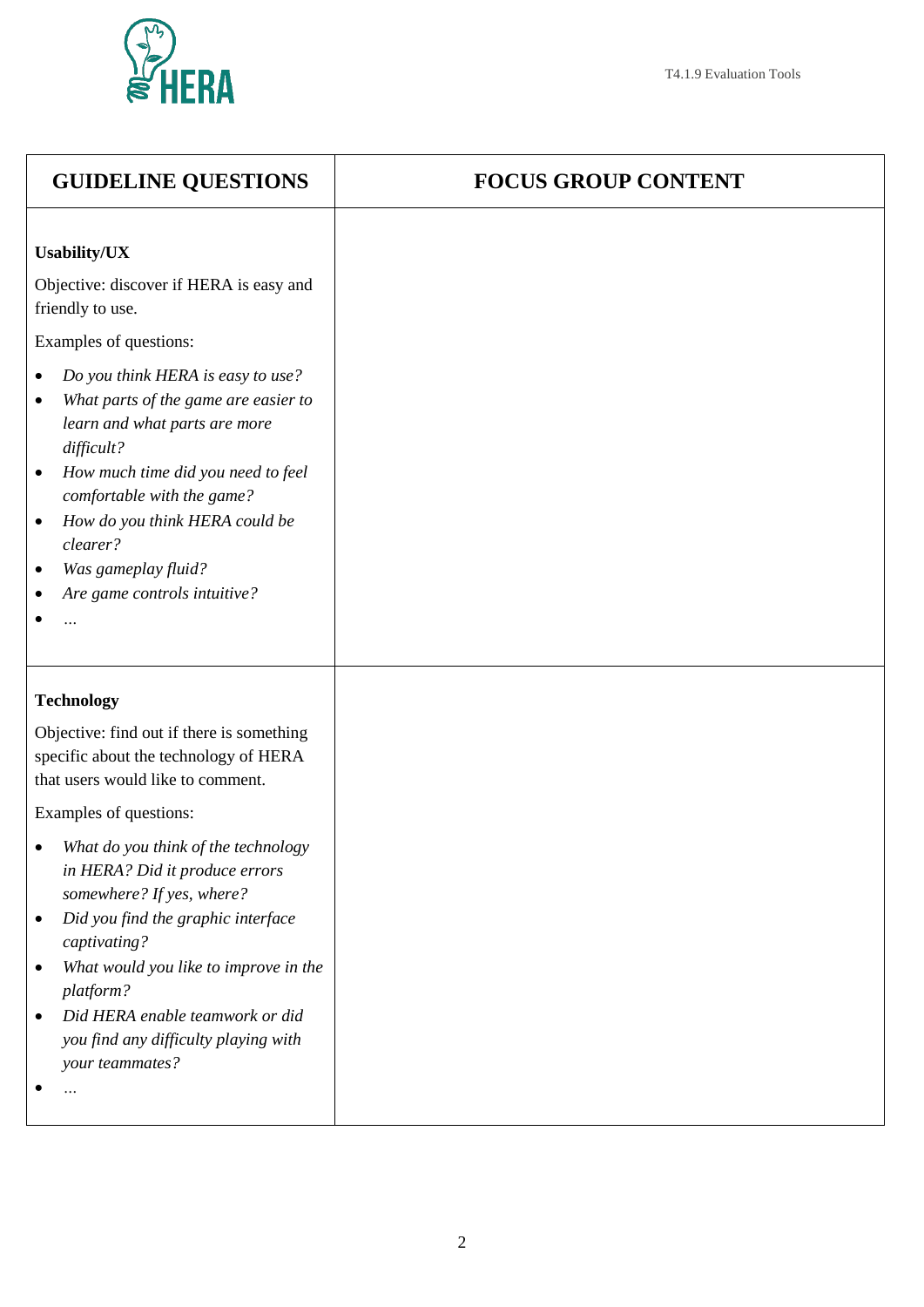

|           | <b>Engagement</b>                                                 |
|-----------|-------------------------------------------------------------------|
|           | Objective: understand if the platform is                          |
|           | engaging for students.                                            |
|           | Examples of questions:                                            |
| $\bullet$ | Did you feel personally engaged with                              |
| $\bullet$ | the game?<br>How do you think we could design a                   |
|           | more engaging game?                                               |
| $\bullet$ | .                                                                 |
|           |                                                                   |
|           |                                                                   |
|           |                                                                   |
|           | <b>Learning</b>                                                   |
|           | Objective: understand if the platform is<br>useful for learning.  |
|           | Examples of questions:                                            |
| ٠         | Do you think HERA encourages                                      |
|           | learning?                                                         |
| $\bullet$ | Is the platform rich of learning<br>content?                      |
|           | Do you think the platform is useful to                            |
|           | approach and learn something about<br>engineering and/or economic |
|           | subjects?                                                         |
| $\bullet$ | Does HERA improve your problem                                    |
| $\bullet$ | solving skills?<br>Does HERA help you to have a                   |
|           | holistic and multidisciplinary                                    |
|           | approach to a subject?                                            |
|           | $\ldots$                                                          |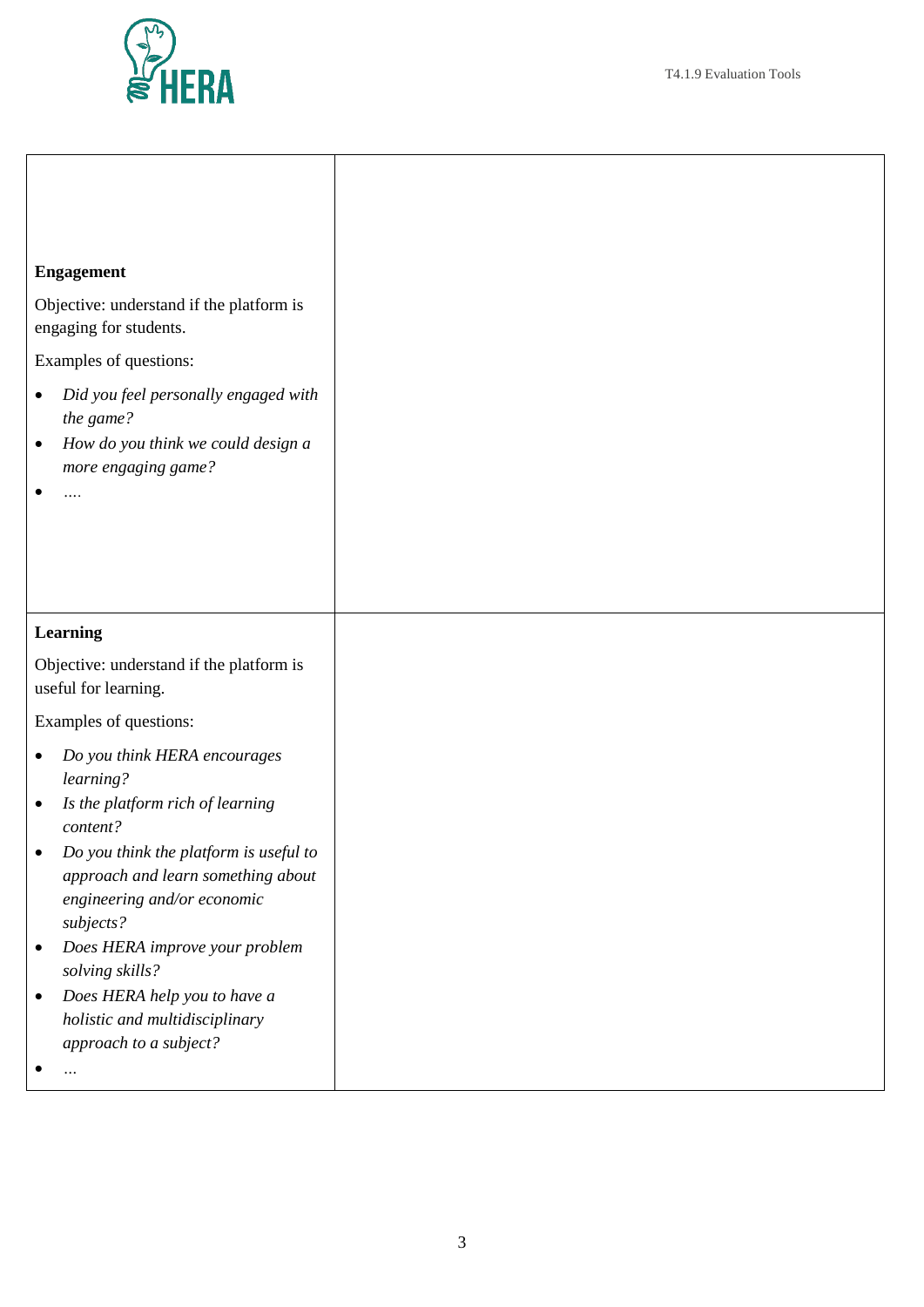

| <b>Pedagogical aspects</b>                                                                                                                                                                                                                                                                                                                                                                                         |  |
|--------------------------------------------------------------------------------------------------------------------------------------------------------------------------------------------------------------------------------------------------------------------------------------------------------------------------------------------------------------------------------------------------------------------|--|
| Objective: discover if the platform<br>stimulates a new didactic approach for<br>learning.                                                                                                                                                                                                                                                                                                                         |  |
| Examples of questions:                                                                                                                                                                                                                                                                                                                                                                                             |  |
| Does HERA stimulate problem based<br>$\bullet$<br>learning?<br>What possibilities can HERA have<br>٠<br>inside your study curriculum?<br>Does it make sense to play several<br>$\bullet$<br>times?<br>How is HERA related to the<br>$\bullet$<br>objectives, contents and activities of<br>your courses and practices?<br>Does the game motivate you to go on<br>$\bullet$<br>with your academic path?<br>$\cdots$ |  |
| New possible additional scenarios<br>If you could create a new scenario, which<br>one would you suggest?                                                                                                                                                                                                                                                                                                           |  |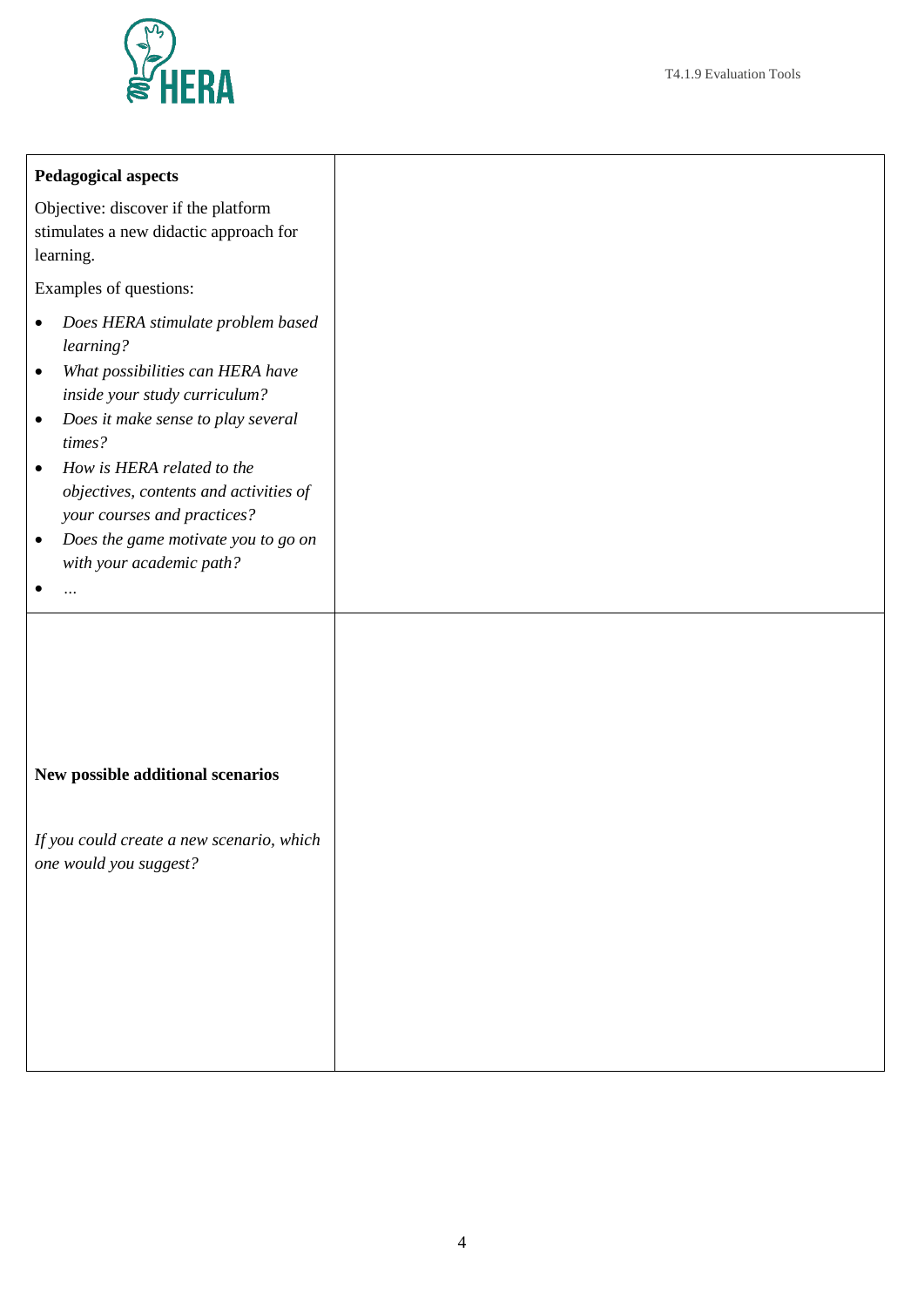

| Open question 1                   |  |
|-----------------------------------|--|
| Open question 2                   |  |
| Other comments by the interviewed |  |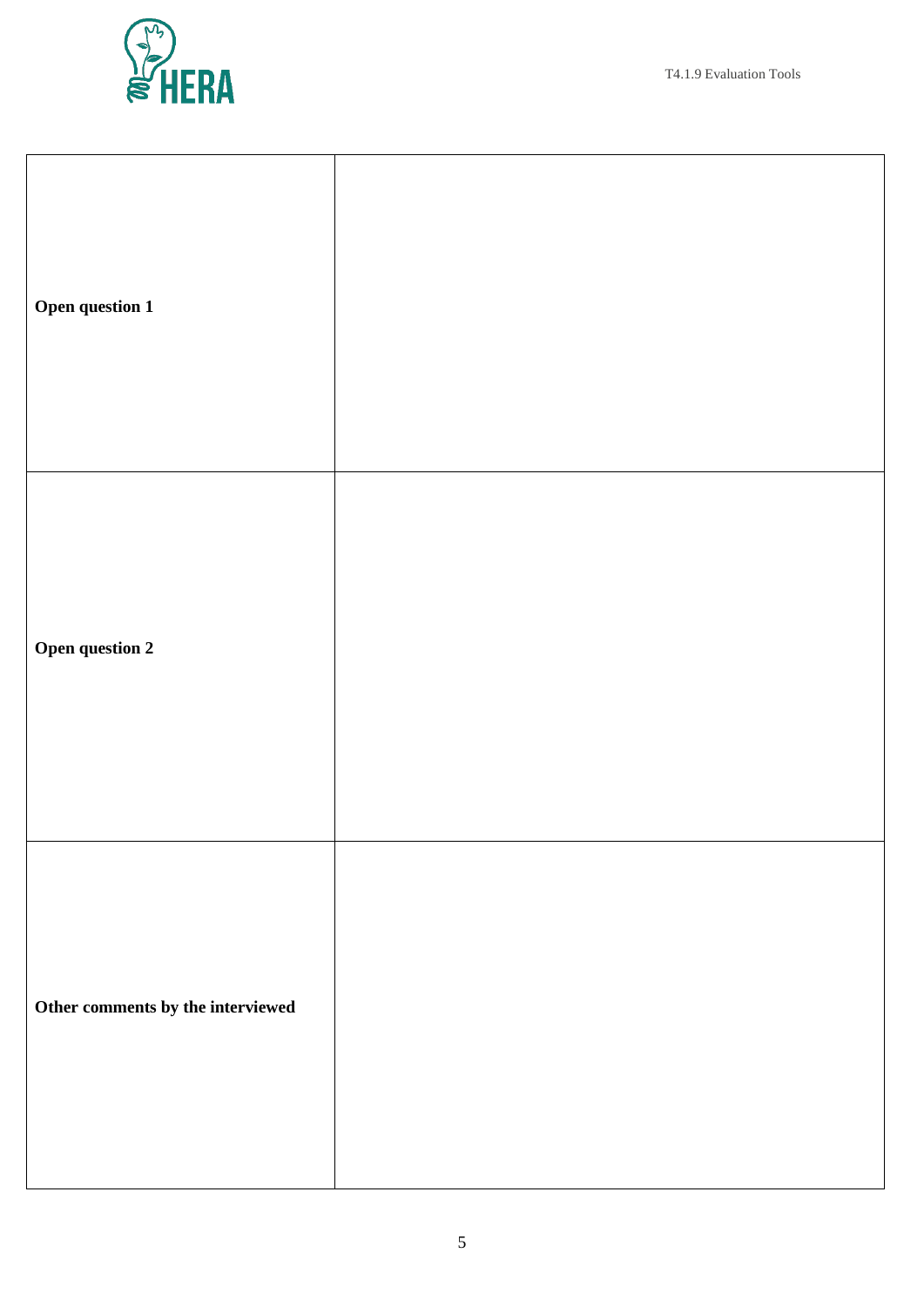

## Interview

## Foreword

Interviews have to be carried out with the teachers involved in testing the platform together with their students. Interviews could take place just after the students finishes the test with HERA or in a following stage.

Interviews will focus on the entire group of indicators already analyzed using the questionnaires, but in a different degree and manner. We have to take advantage of the flexibility that it provides, and adjust our questions to the specific experience of the teachers and go in depth with specific aspects we may be interested to discover.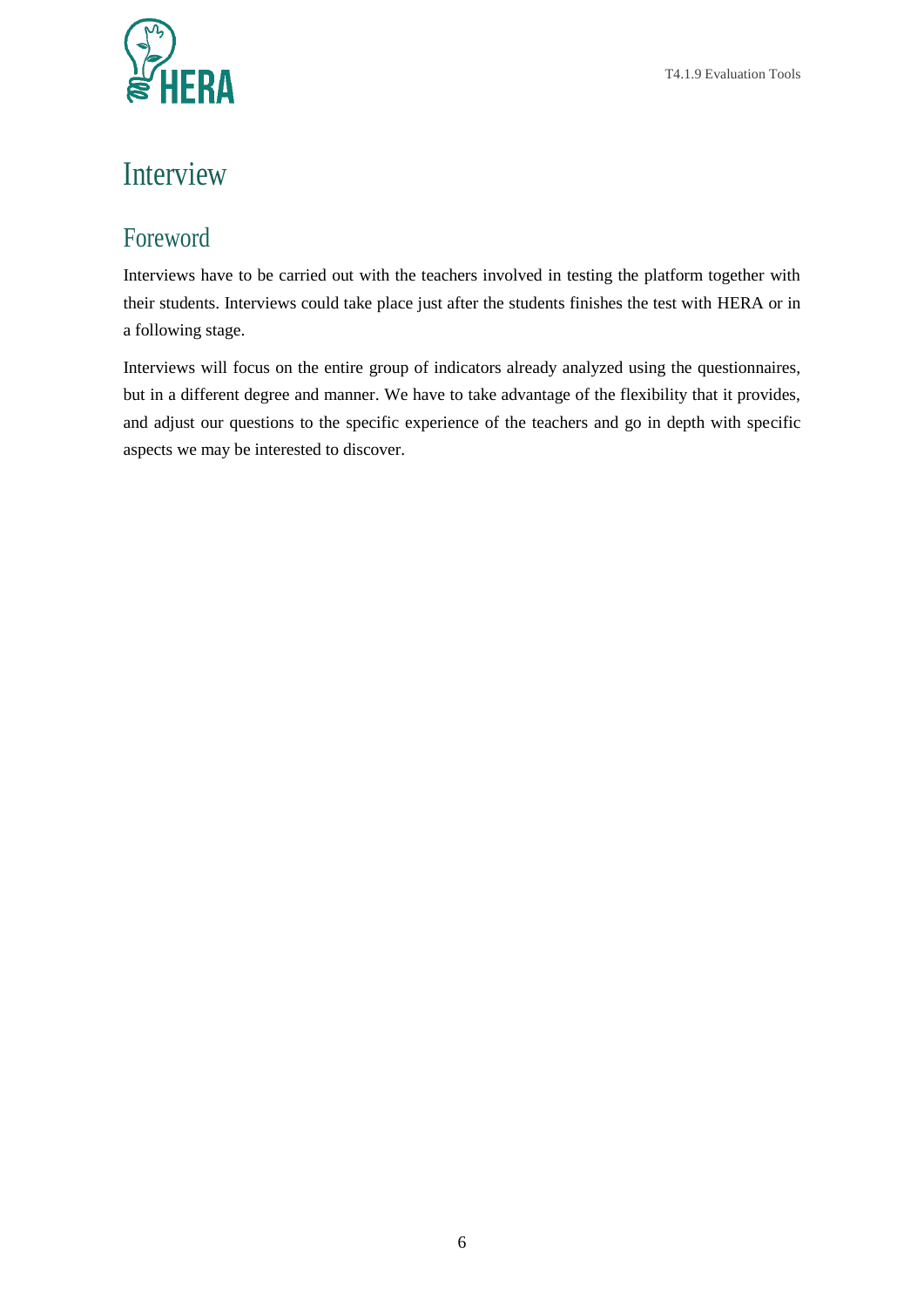

| <b>FOCUS GROUP CONTENT</b> |
|----------------------------|
|                            |
|                            |
|                            |
|                            |
|                            |
|                            |
|                            |
|                            |
|                            |
|                            |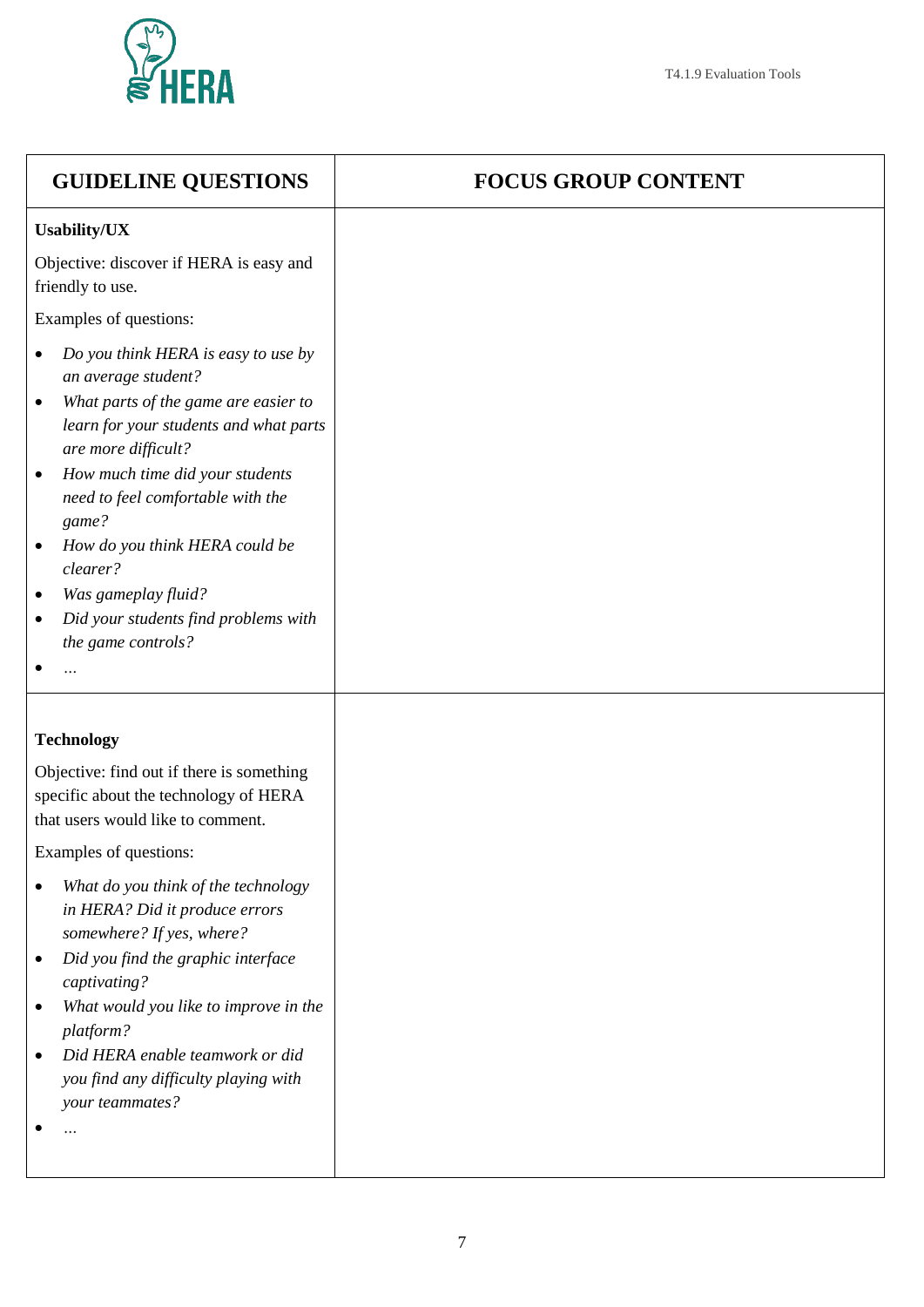

П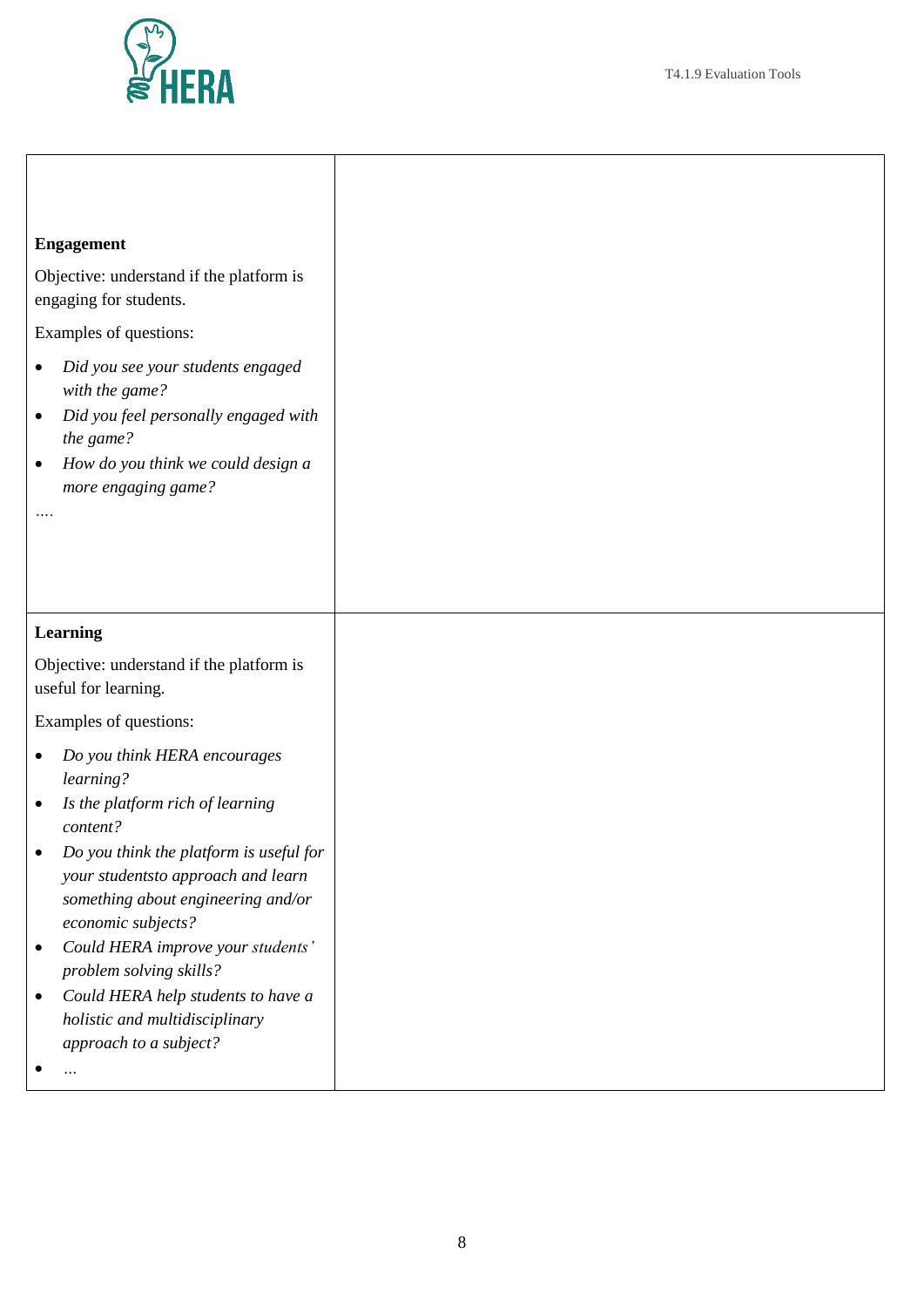

| <b>Pedagogical aspects</b>                                                                                                                                                                                                                                                                                                                                                                                                                                       |  |
|------------------------------------------------------------------------------------------------------------------------------------------------------------------------------------------------------------------------------------------------------------------------------------------------------------------------------------------------------------------------------------------------------------------------------------------------------------------|--|
| Objective: discover if the platform<br>stimulates a new didactic approach for<br>learning.                                                                                                                                                                                                                                                                                                                                                                       |  |
| Examples of questions:                                                                                                                                                                                                                                                                                                                                                                                                                                           |  |
| Does HERA stimulate problem based<br>٠<br>learning? Is it valid from a<br>pedagogical PoV?<br>What possibilities can HERA have<br>$\bullet$<br>inside your students' curriculum?<br>Does it make sense to play several<br>$\bullet$<br>times?<br>How is HERA related to the<br>$\bullet$<br>objectives, contents and activities of<br>your courses and practices?<br>Could the game motivate your<br>$\bullet$<br>students to go on with their academic<br>path? |  |
| New possible additional scenarios<br>If you could create a new scenario, which<br>one would you suggest?                                                                                                                                                                                                                                                                                                                                                         |  |